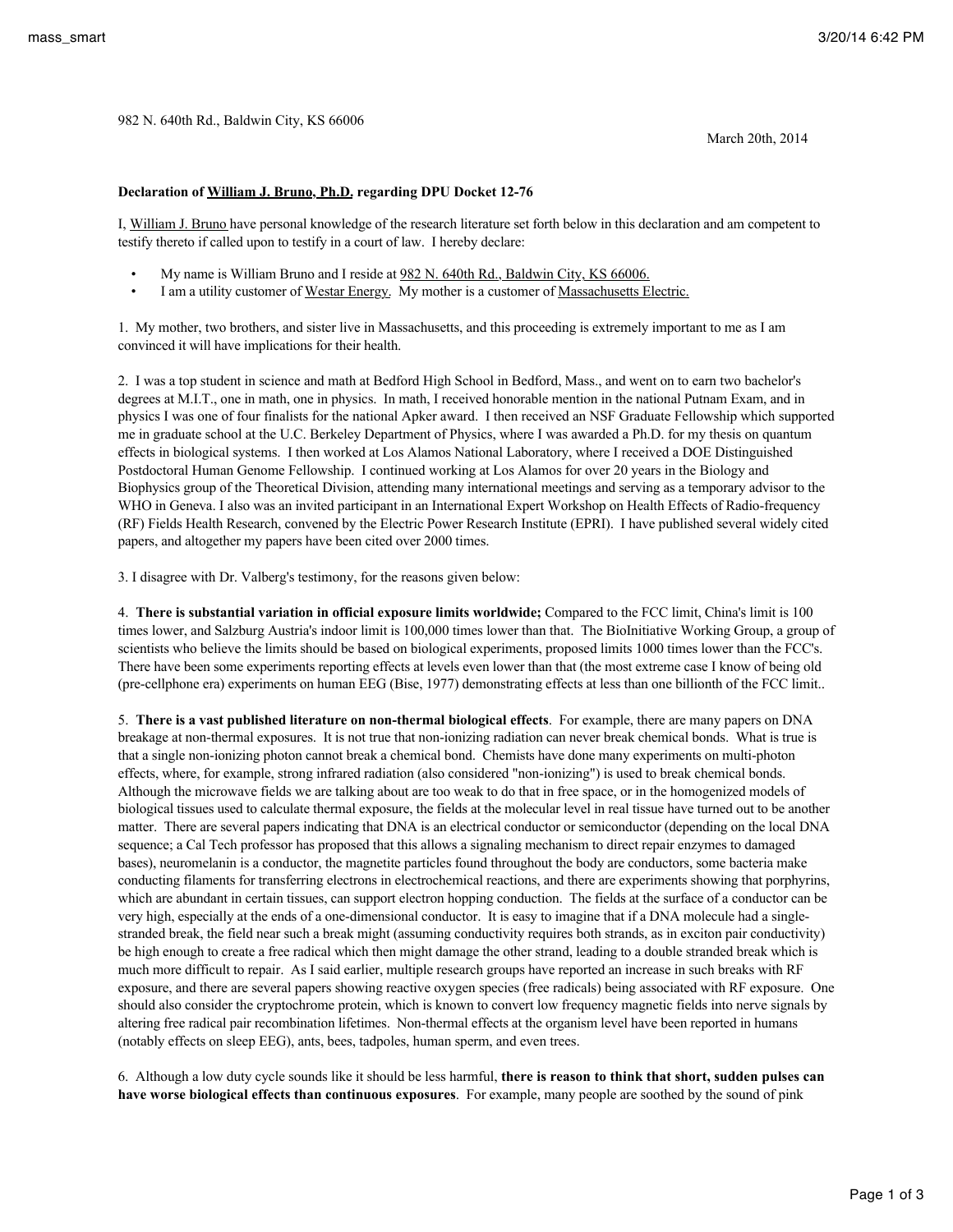noise, but get irritated by the sound of a dripping faucet. Some people are perfectly normal except when they are exposed to a flashing light within a certain range of flash rates, and then they have a seizure. Experiments by Prof. Frank Barnes (U. Colo., IEEE Fellow) show that very small, pulsed changes in temperature can affect living cells in surprising ways.

7. Although there are more published papers claiming that electrical hypersensitive sufferers cannot detect exposure than those claiming the opposite, **papers that fail to find an effect cannot be used to refute papers that find an effect under different conditions**. There have been at least four papers (Schröttner et al., 2007, Zwamborn et al., 2003, Rea et al., 1991, McCarthy et al. 2011; see also Kwon et al. 2008) reporting on one or several people who could reliably detect weak exposures in double-blind experiments, including one recently on a doctor who is electrically sensitive (McCarthy et al. 2011). A survey of doctors in Switzerland found that, when patients explained their condition of electrical hypersensitivity, their doctors were convinced the cause really was due to electromagnetic exposures in the majority of cases (Huss et al, 2006). Some of the papers claiming the effect is psychological were conducted using an exposure system that continued to expose the person even during the "sham" exposures. One study performed MRI on the patients during both "sham" and actual exposure. The intense RF fields of an MRI make the notion of a sham exposure meaningless, and it surprises me that such an experiment is even ethically allowable. In other experiments important fields like the background power frequency magnetic fields or the RF field in the waiting room were not measured or controlled. Because hypersensitive people often have symptoms like headaches that last much longer than the exposure, such poor experimental design makes some such studies pointless. Studies that found positive results were done under much better conditions, either at the person's home or in a laboratory where reasonable precautions were taken, with proper sham exposures, and in some cases true exposures customized to the subject's determined sensitivity.

8. Although the radiation from a point source or small isolated antenna falls off as the square of distance, this cannot be assumed true in the case of smart meters, particularly regarding the **unintentional radio-frequency emissions** from the builtin switch-mode power supply, **which can travel efficiently on all household wiring and re-radiate throughout the home. This phenomenon has been called "dirty electricity"**. Because many homes have multiple digital gadgets in operation, adding one additional source of dirty electricity is not always going to be noticed. However, the home of an older person, and especially of someone who suffers from electrical hypersensitivity, may have no digital devices plugged in, (particularly at night, when many people unplug devices that draw idle "phantom" current when off; although switch-mode power supplies draw less idle current, the draw is never zero and the RF pulses continue as long as voltage is present at the plug). In such cases, **the effect of adding a single switching power supply can dramatically increase the amount of pulsed RF radiation in a home** (especially if they don't share a transformer with neighbors, or only neighbors who have equally nondirty electrical devices), and this can easily be illustrated by holding a simple portable AM radio, tuned to static, near any light switch or outlet. More specialized devices, including the Stetzer meter and the MFJ Line Noise Meter, can be used to quantify this effect.

8. Finally, anyone who equates the wattage of a microwave transmitter with the wattage of a light bulb in regards to the possible risk is either very ignorant of the relevant physics, or misleading their audience. It is true that in the paradigm of "no nonthermal effects," the two wattages can be compared, but even the biggest supporters of microwave technology, such as the U.S. Navy, have long admitted that non-thermal effects, such as the Frey microwave hearing effect and the pearl chain effect, do exist. **The most obvious difference between microwaves and visible light in regards to health effects is their penetration depth.** Visible light has a hard time penetrating the skin, which is why we can't see our internal organs. (Note that we have evolved special repair systems in the skin to repair damage from UV light, and this system, at least in some organisms, is activated by the presence of blue light. Also note that light does enter the skull through the eyes, and that at night we need darkness to sleep well. In both cases, evolution has adapted us to survive well in the natural environment, an environment with about a billion times less microwave energy than what many people are exposed to today.) Microwaves penetrate much deeper, which is why they can cook food quickly, and why a small cellphone can still work if you put your hand over the antenna. (Interestingly, in the opposite extreme, where the body and other flesh were perfectly transparent to microwaves, the microwave oven would not work at all, cellphones would be perfectly safe.) Unfortunately, cellphone microwaves are quite good at interacting with tissue deep inside our bodies, including inside the skull. Make their frequency ten times higher and they would be much more absorbed in the water molecules in the skin, ten times lower and they would be much more reflected by ionic currents induced in our cells. Not all "non-ionizing" radiation is created equal.

## References

Bise, William. "Low power radio-frequency and microwave effects on human electroencephalogram and behavior." *Physiological chemistry and physics* 10.5 (1977): 387-398.